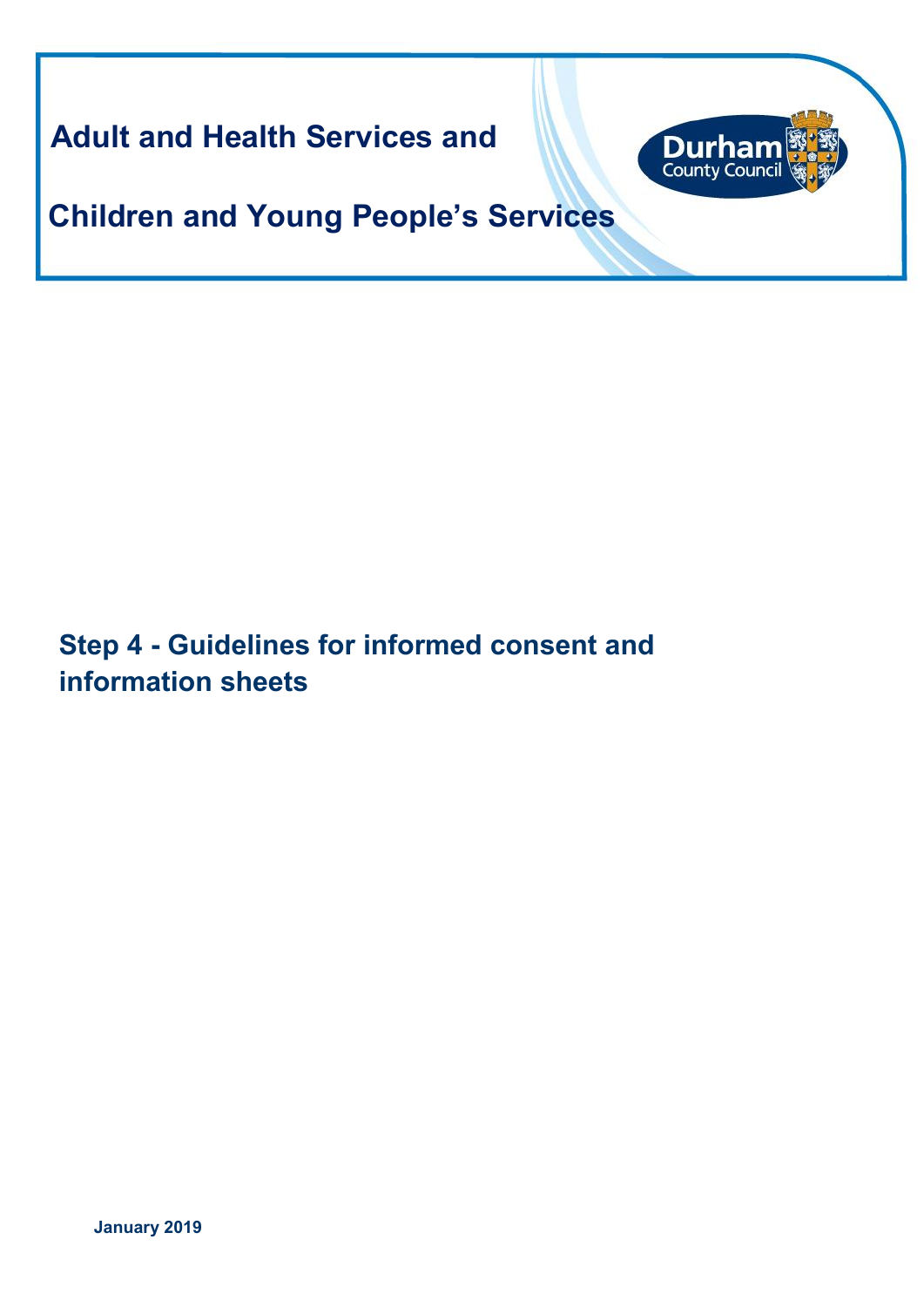## **Introduction**

Potential participants must be given sufficient information to allow them to decide whether or not they want to take part in a research study.

Where research involves face to face interviews, focus groups, direct observation or similar methods of data collection, participants should be given an information sheet, covering letter or leaflet and asked to sign a consent form.

### **Information sheets, leaflets and covering letters**

An information sheet, covering letter or leaflet should be printed with full contact details and be written in simple, non-technical terms and be easily understood by a lay person

While it is always important to ensure that adequate information is given, the way in which the information is presented will need to be adapted to the individual circumstances of the study, for example a younger age group.

An example of an information sheet and what is should contain is provided below at appendix 1.

### **Consent form**

Where participants are asked to complete and return a questionnaire, the questionnaire should be accompanied by a participant information sheet but no consent form is needed: **consent is implied by returning the questionnaire**.

For other research, clear evidence must be obtained that the participant has given informed consent to take part in the study. This will usually be in the form of a signed consent form).

An example of a consent form is provided below at appendix 2.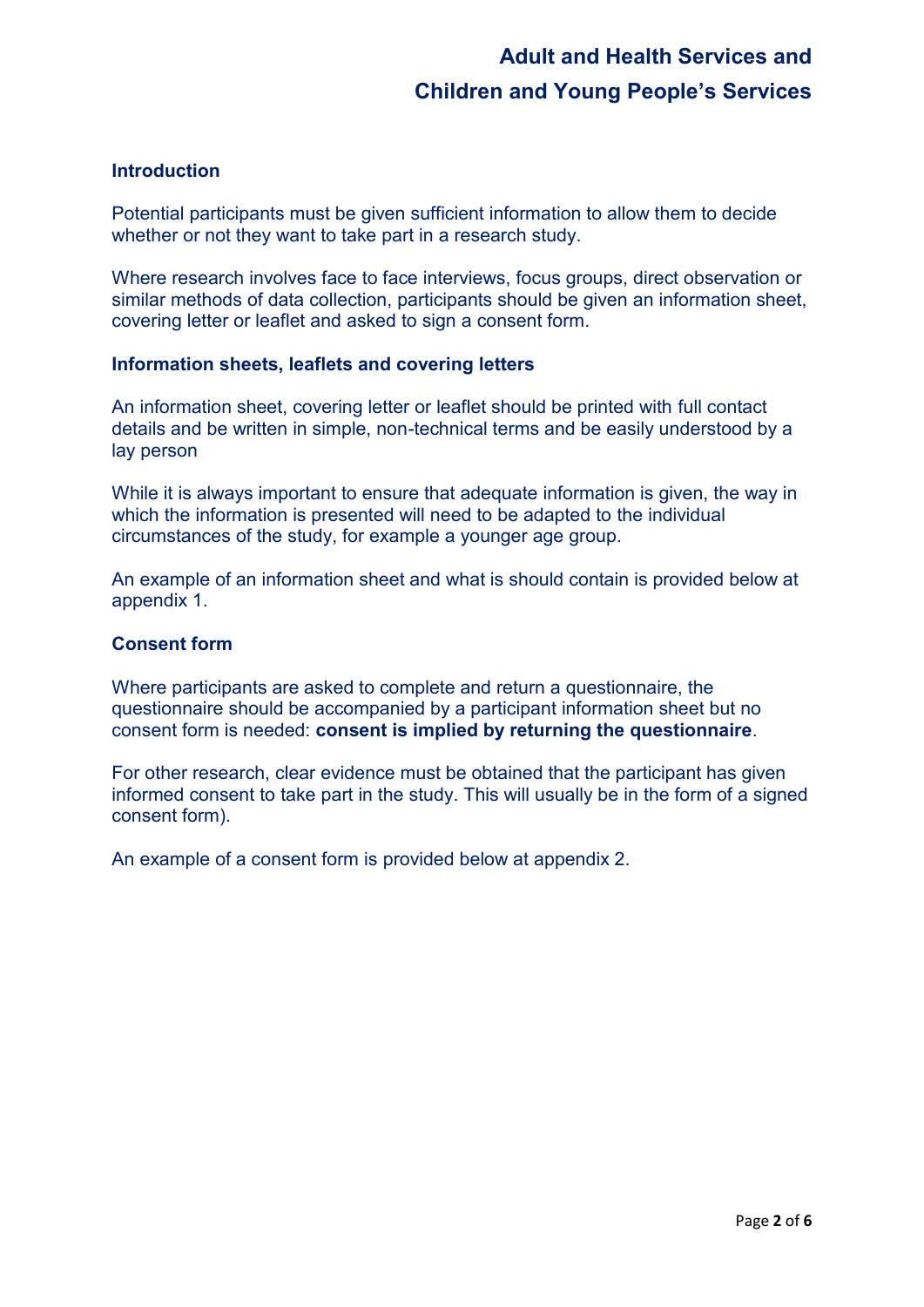## **Appendix 1 PARTICPANT INFORMATION SHEET**

## **Study title**

The title should be simple and self-explanatory to anyone.

### **Invitation paragraph**

This should explain that the individual is being asked to take part in a research study. The following is an example of how this may be phrased:

*'You are being invited to take part in a research study. Before you decide whether or not to take part, it is important for you to understand why the research is being done and what it will involve. Please take time to read the following information carefully'*.

### **What is the purpose of the study?**

The background and the aim of the study should be given here. You should say how long the study will run and outline the overall design of the study.

### **Why have I been invited to participate?**

You should explain how the individual was chosen to take part in the study and how many other people will be asked to participate.

#### **Do I have to take part?**

You should explain that taking part in the research is entirely voluntary. For example, you could say:

*'It is up to you to decide whether or not to take part. If you do decide to take part you will be given this information sheet to keep and be asked to sign a consent form. If you decide to take part you are still free to withdraw at any time and without giving a reason'*.

If your study involves the recruitment of students or pupils you must explain that by choosing to either take part or not take part in the study will have no impact on their marks, assessments or future studies.

### **What will happen to me if I take part?**

You should explain your methods of data collection, including what the individual will be asked to do and how much time will be involved.

What are the possible disadvantages and risks of taking part? (where appropriate) You should describe any disadvantages or 'costs' involved in taking part in the study, including the time involved.

### **What are the possible benefits of taking part?**

You should outline any direct benefits for the individual and any other beneficial outcomes of the study, including furthering our understanding of the topic.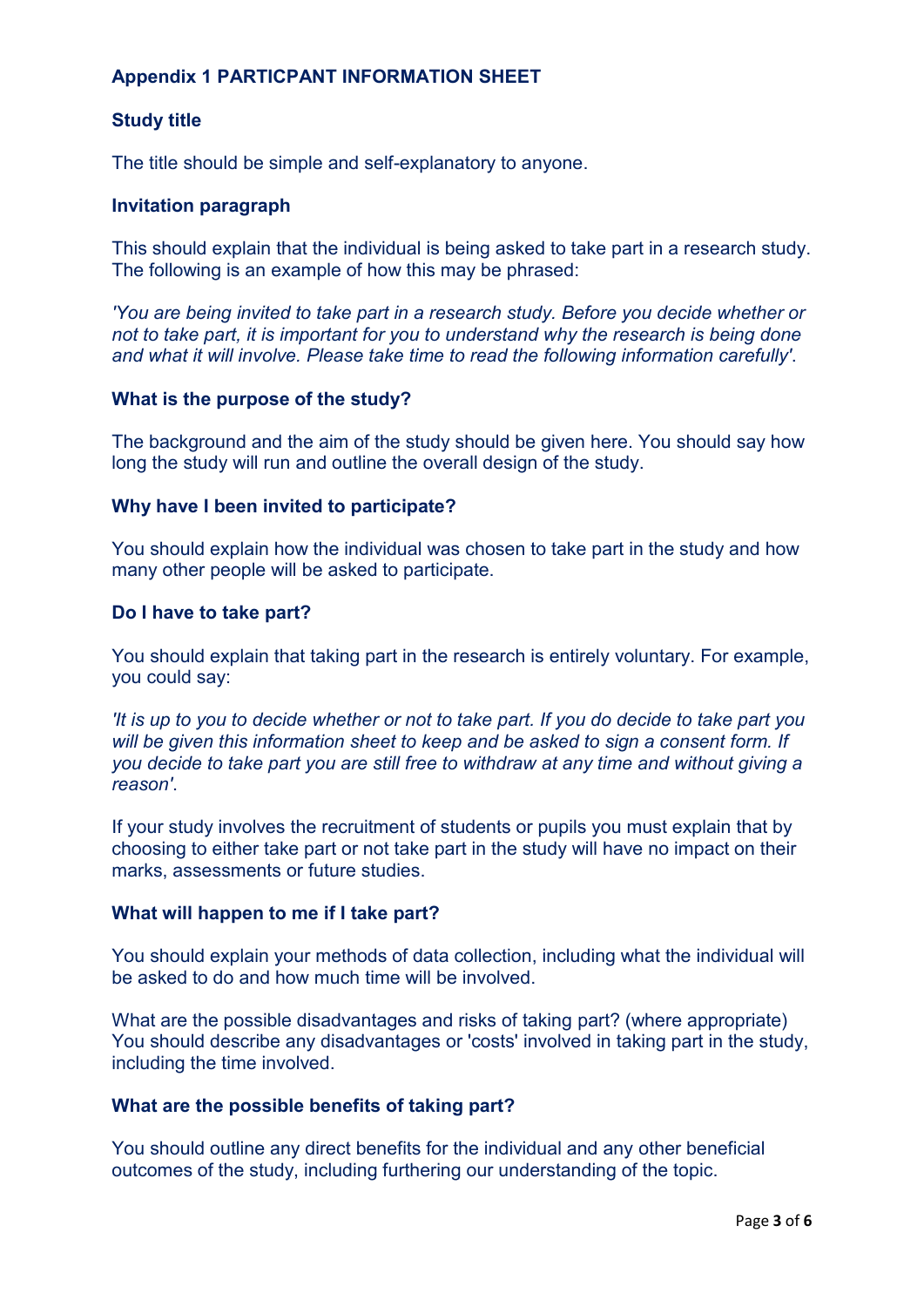## **Will what I say in this study be kept confidential?**

You should explain that all information collected about the individual will be kept strictly confidential (subject to legal limitations) and describe how confidentiality, privacy and anonymity will be ensured in the collection, storage and publication of research material.

Research data must be kept securely at all times, especially when collected in the field and when being transported. Laptops and other devices should be encrypted; password protection alone is not adequate.

Data generated by the study must be securely retained in accordance with the Data Protection Act 2018 principles. You should include a statement that the data generated in the course of the research must be kept securely in paper or electronic form and destroyed securely after the completion of a research project.

### **What should I do if I want to take part?**

Explain exactly how the participant should 'opt in' for the study. You also need to explain that the participant can opt out at any time and provide details of who they should contact to opt out.

### **What will happen to the results of the research study?**

You should tell the individual what will happen to the results of the research Will they be used in your dissertation or thesis? Will they be published? Need to make it clear that any published data or data used in the thesis will be anonymised. How can they obtain a copy of the published research?

### **Who is organising and funding the research?**

You should explain that you are conducting the research as a student or researcher of "organisation" and where appropriate give your department name as well as the school name.

You should also state the organisation that is funding the research (e.g. Economic and Social Research Council, Nuffield Foundation, Tesco, etc.) if appropriate.

## **Contact for Further Information**

You should give the individual a contact point for further information. This can be your name or that of your supervisor. You should add details of the person they should contact if they have any concerns about the way in which the study has been conducted.

### **Date and Thank you**

Remember to date the sheet and thank the individual for taking time to read the information sheet.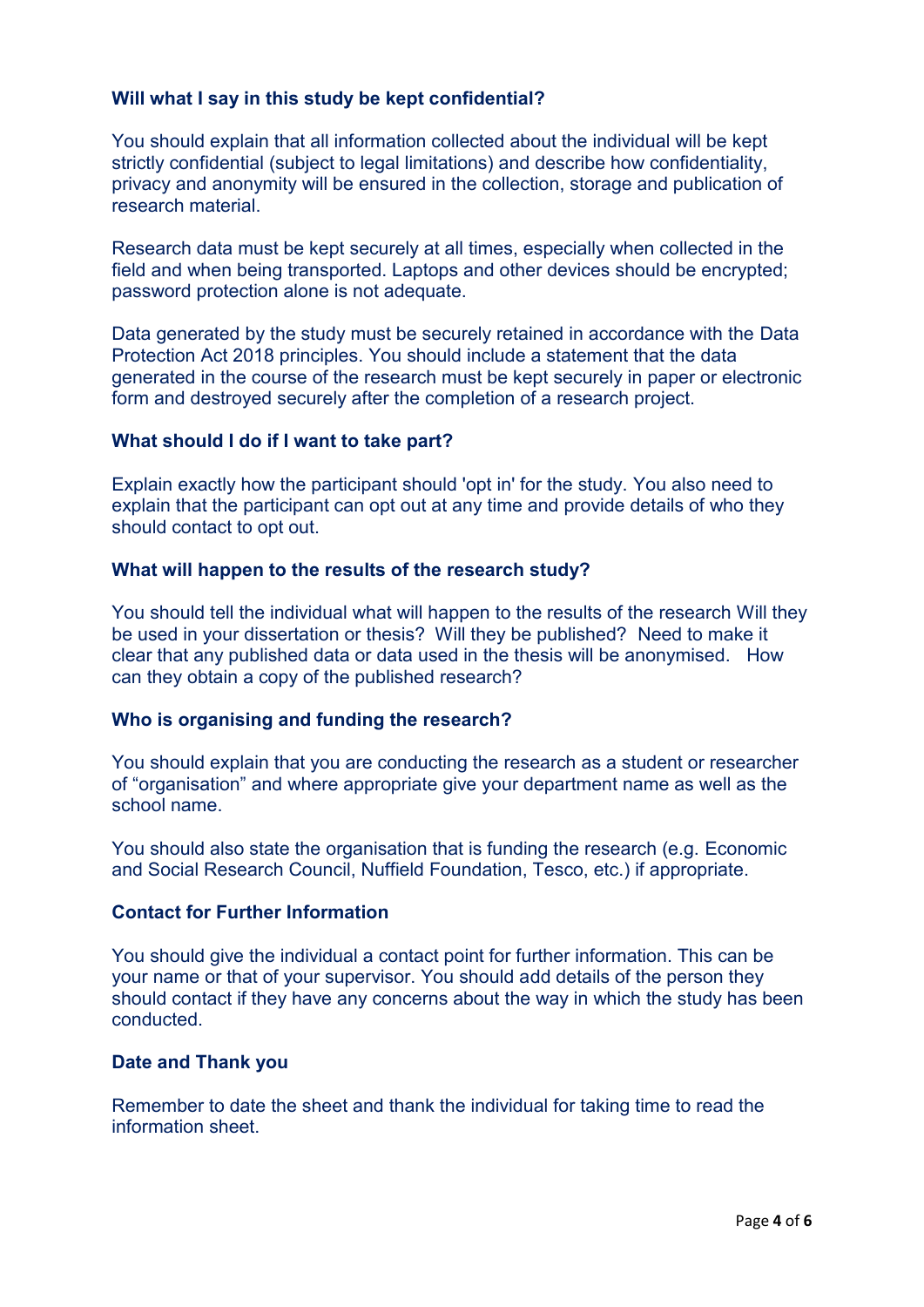## **Appendix 2 CONSENT FORM**

## **Full title of Project**:

## **Name, position and contact address of Researcher**:

- 1. I confirm that I have read and understand the information sheet for the above study and have had the opportunity to ask questions.
- 2. I understand that my participation is voluntary and that I am free to withdraw at any time, without giving reason. (see details below for information about how to withdraw)
- 3. I agree to take part in the above study.

The following statements should be included if appropriate. If not, please *delete from the consent form*:

|    |                                                                                                                                                                 |      | Yes | <b>No</b> |
|----|-----------------------------------------------------------------------------------------------------------------------------------------------------------------|------|-----|-----------|
| 4. | I agree to the interview / focus group / consultation<br>being audio recorded                                                                                   |      |     |           |
| 5. | I agree to the interview / focus group / consultation<br>being video recorded                                                                                   |      |     |           |
| 6. | I agree to the use of anonymised quotes in publications                                                                                                         |      |     |           |
| 7. | I agree that my data gathered in this study may be<br>stored (after it has been anonymised) in a specialist<br>data centre and may be used for future research. |      |     |           |
|    | Name of Participant                                                                                                                                             | Date |     | Signature |
|    | Name of Researcher                                                                                                                                              | Date |     | Signature |

# **Please initial box**





## **Please initial box**